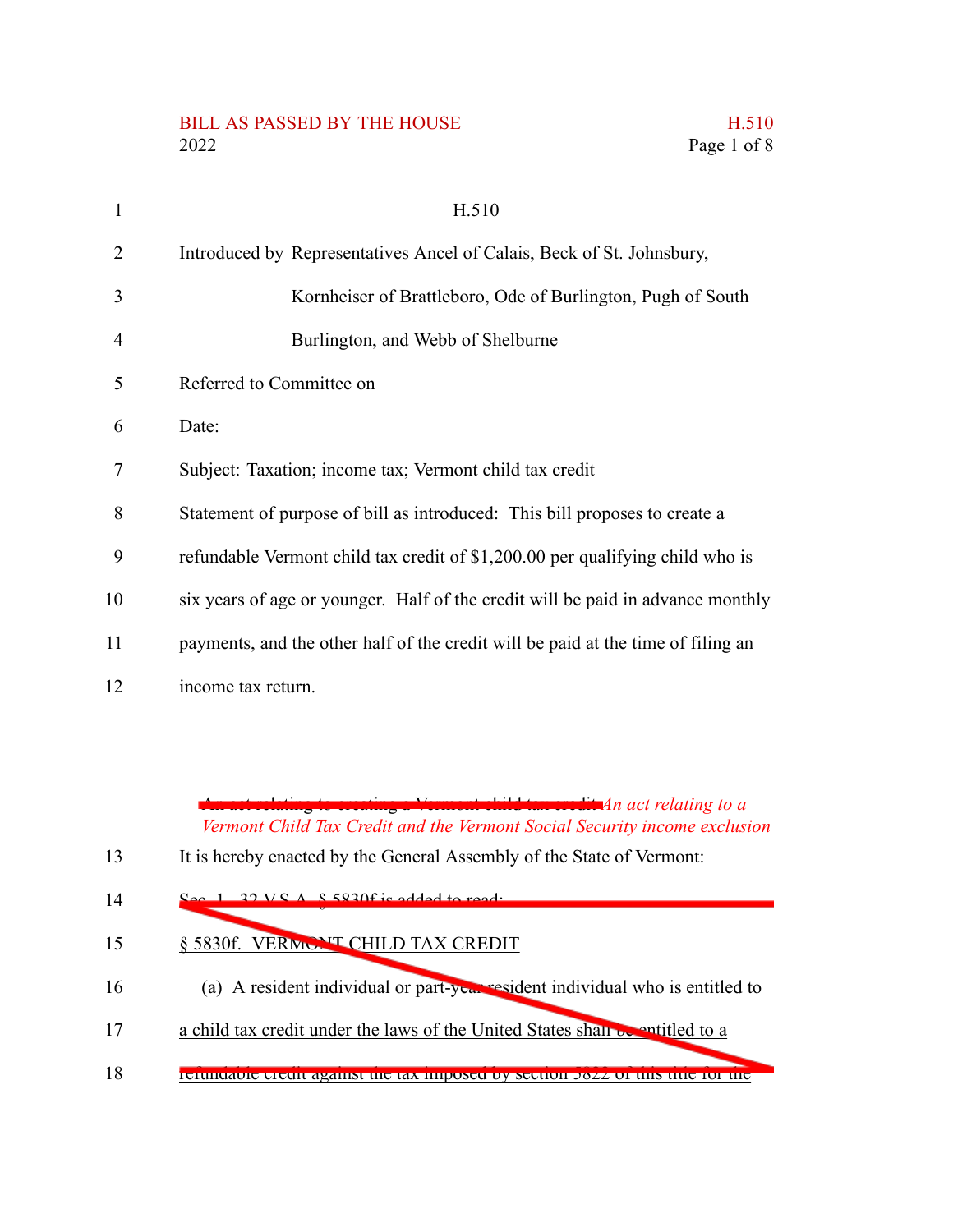| 1              | year The total credit per taxable year shall be in the amount of                     |
|----------------|--------------------------------------------------------------------------------------|
| 2              | \$1, 00.00 per qualifying child, as defined under 26 U.S.C. $\S 152(c)$ , who is six |
| 3              | years of age or younger. For a part-year resident individual, the amount of the      |
| 4              | credit shall be multiplied by the percentage that the individual's income that is    |
| 5              | earned or received during the period of the individual's residency in this State     |
| 6              | bears to the individenl's total income.                                              |
| $\overline{7}$ | (b) Notwithstanding subsection (a) of this section, the annual amount of the         |
| 8              | credit under this section shall be reduced, but not below zero, by \$50.00 for       |
| 9              | each \$1,000.00, or fraction then of, by which the individual's adjusted gross       |
| 10             | income exceeds the threshold amount. As used in this subsection, "threshold"         |
| 11             | amount" means:                                                                       |
| 12             | (1) $$200,000.00$ for individuals whote filing status is single, married             |
| 13             | filing separately, head of household, or surviving spouse; or                        |
| 14             | (2) \$400,000.00 for individuals whose filing status is married filing               |
| 15             | jointly.                                                                             |
| 16             | $(c)(1)$ The Commissioner shall establish a program to make advance                  |
| 17             | monthly payments of the credit under this section during the calendar year           |
| 18             | that, in the aggregate, equal 50 percent of the annual amount of the redit           |
| 19             | allowed to each individual for the taxable year. The monthly payments nade           |
| 20             | to an individual during the calendar year shall be in equal amounts, except that     |
| 21             | the commissioner may mourry the monthly amount upon receipt or any                   |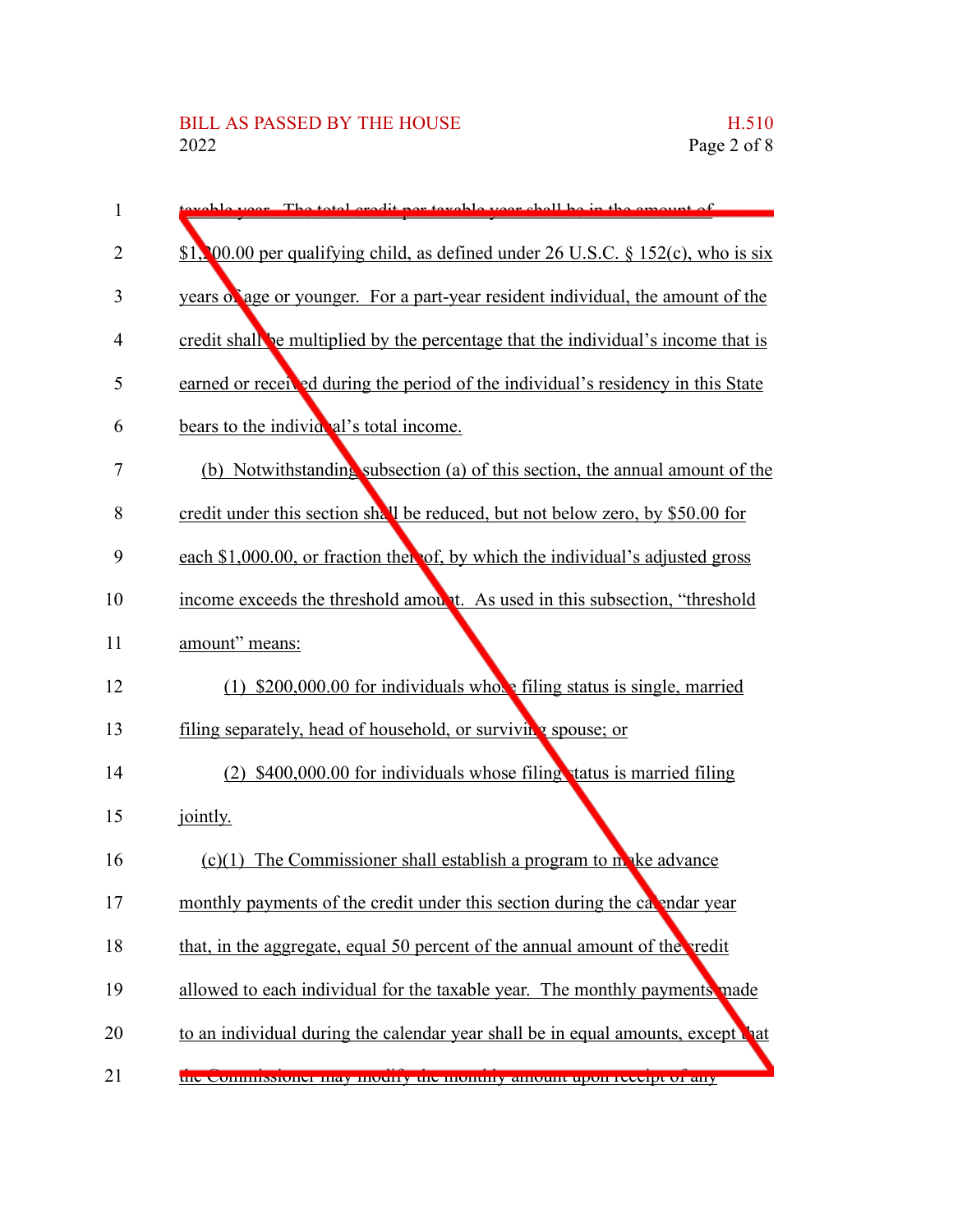| 1              | formation furnished by the individual that allows the Commissioner to                  |
|----------------|----------------------------------------------------------------------------------------|
| 2              | determine the annual amount. The remaining 50 percent of the annual amount             |
| 3              | of the credit allowed to each individual shall be determined at the time of            |
| $\overline{4}$ | filing a Vermont $\sqrt{r}$ arsonal income tax return for the taxable year pursuant to |
| 5              | section 5861 of this title                                                             |
| 6              | (2) The Commissioner hall provide a process by which individuals may                   |
| 7              | elect not to receive advance monthly payments under this subsection.                   |
| 8              | Sec. 2. 32 V.S.A. § 5813(y) is added to red:                                           |
| 9              | (y) The statutory purpose of the Vermont chief tax credit in section 5830f             |
| 10             | of this title is to provide financial support to families with young children.         |
| 11             | Sec. 3. EFFECTIVE DATE                                                                 |
| 12             | Notwithstanding 1 V.S.A. § 214, this act shall take effect retroactively on            |
| 13             | January 1, 2022 and shall apply to taxable years beginning on and after                |
| 14             | January 1, 2022.                                                                       |
|                | *** Child Tax Credit ***                                                               |

*Sec. 1. 32 V.S.A. § 5830f is added to read:*

*§ 5830f. VERMONT CHILD TAX CREDIT*

*(a) A resident individual or part-year resident individual who is entitled to a child tax credit under the laws of the United States shall be entitled to a refundable credit against the tax imposed by section 5822 of this title for the taxable year. The total credit per taxable year shall be in the amount of*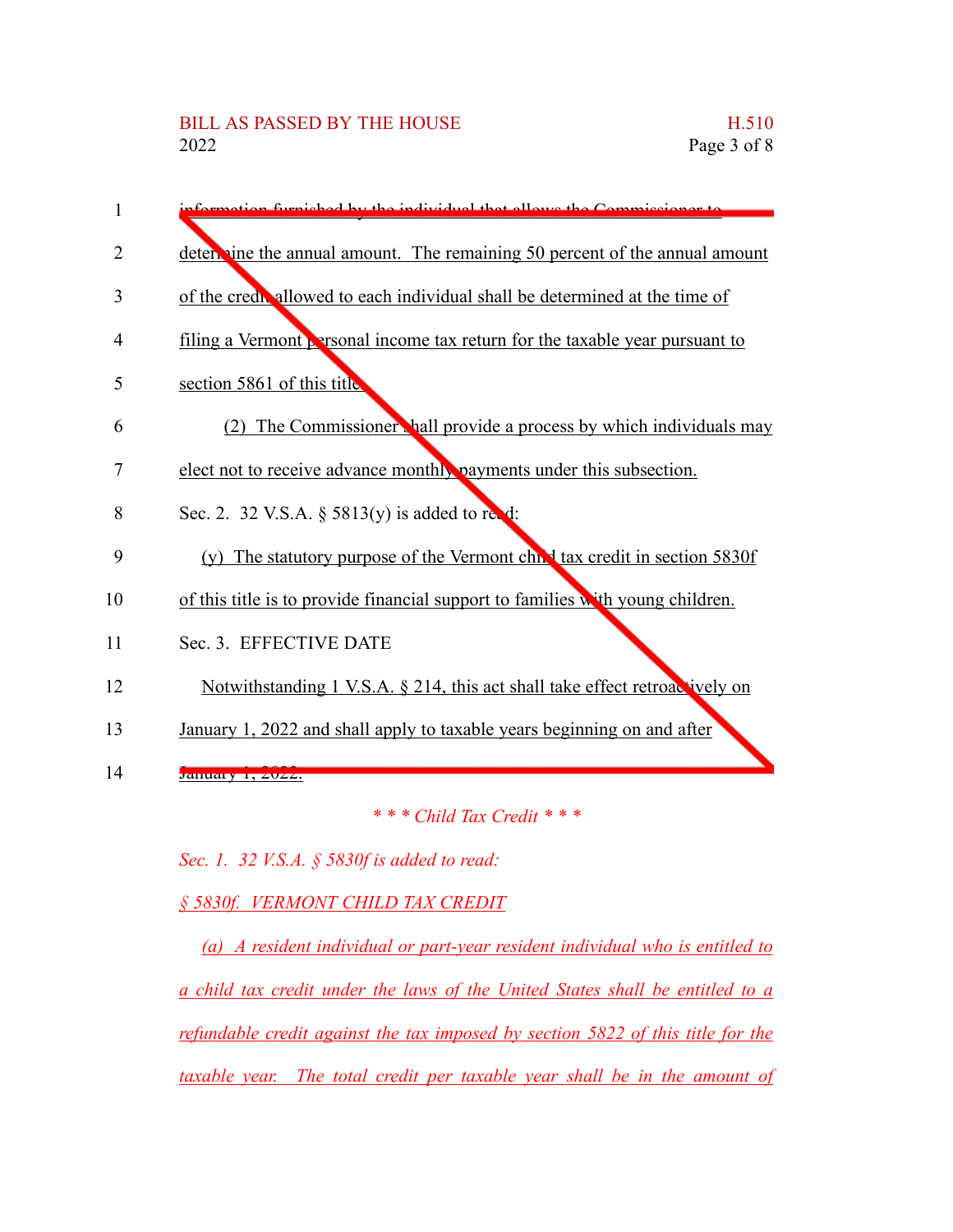*\$1,200.00 per qualifying child, as defined under 26 U.S.C. § 152(c), who is six years of age or younger as of the close of the calendar year in which the taxable year of the taxpayer begins. For a part-year resident individual, the amount of the credit shall be multiplied by the percentage that the individual's income that is earned or received during the period of the individual's residency in this State bears to the individual's total income.*

*(b) Notwithstanding subsection (a) of this section, the amount of the credit under this section shall be reduced, but not below zero, by \$50.00 for each \$1,000.00, or fraction thereof, by which the individual's adjusted gross income exceeds \$200,000.00, irrespective of the individual's filing status. For purposes of this subsection, spouses filing jointly shall be considered an individual.*

*(c) Notwithstanding any provision of law to the contrary, the refundable credit and its payment authorized under this section shall be treated in the same manner as the federal Earned Income Tax Credit and shall not be considered as assets, income, or resources to the same extent the credit and its payment would be disregarded pursuant to 26 U.S.C. § 6409 and the general welfare doctrine for purposes of determining eligibility for benefits or assistance, or the amount or extent of those benefits or assistance, under any State or local program, including programs established under 33 V.S.A. § 3512 and chapters 11, 17, 21, 25, and 26, for a period of 12 months from receipt.*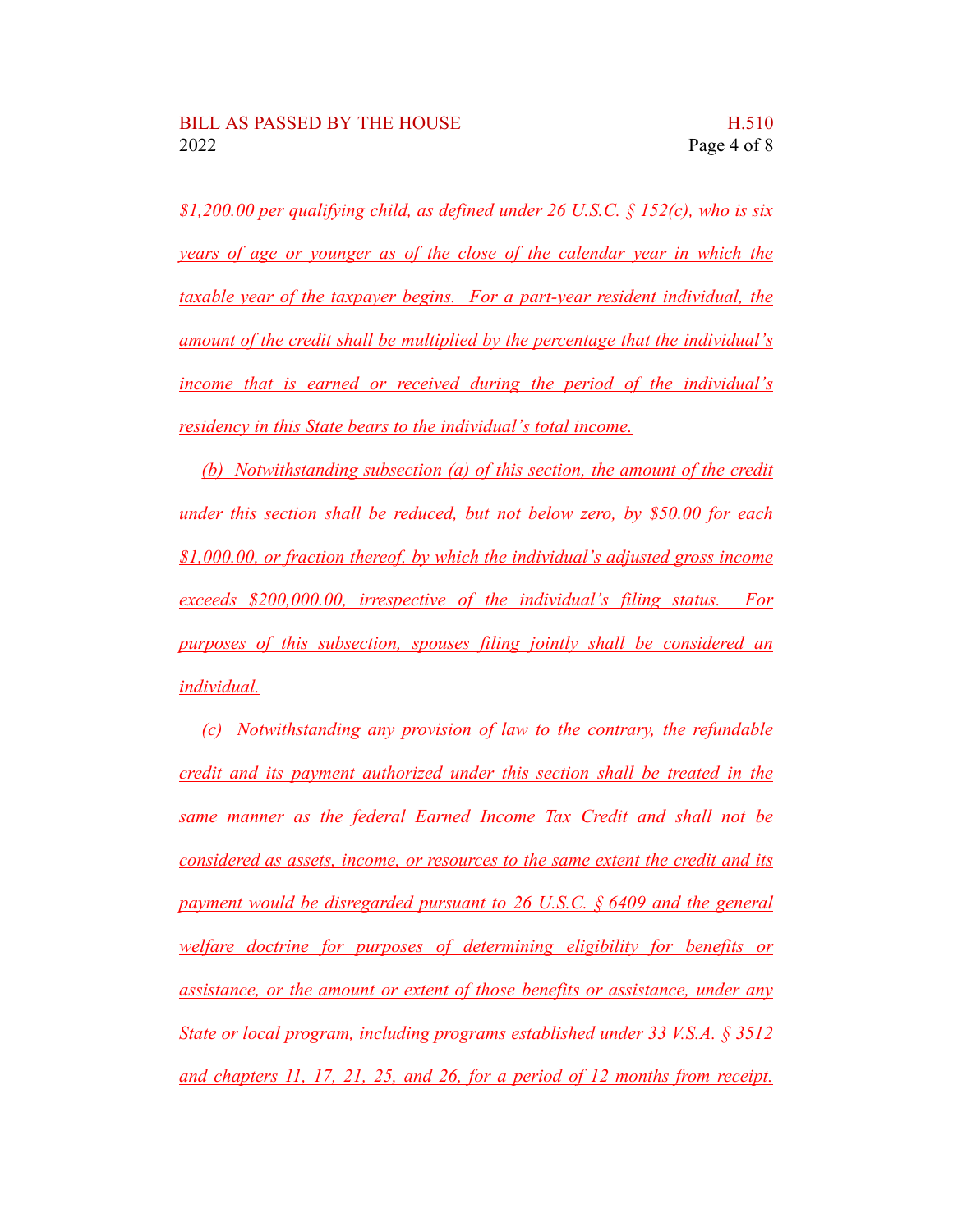*This subsection shall only apply to the extent that it does not conflict with federal law relating to the benefit or assistance program and that any required federal approval or waiver is first obtained for that program.*

*Sec. 2. 32 V.S.A. § 5830f(d) is added to read:*

*(d) The Commissioner shall determine and pay 50 percent of the credit allowed to each individual under this section on or before September 1 of the taxable year, unless the individual elects not to receive the payment. The remaining credit allowed to each individual under this section shall be determined at the time of filing a Vermont personal income tax return for the taxable year pursuant to section 5861 of this title.*

*Sec. 3. 32 V.S.A. § 5813(y) is added to read:*

*(y) The statutory purpose of the Vermont child tax credit in section 5830f of this title is to provide financial support to families with young children. Sec. 4. REPORT ON MONTHLY CHILD TAX CREDIT PAYMENTS*

*On or before January 15, 2023, the Commissioner of Taxes, in consultation with the Commissioner for Children and Families, shall report to the House Committees on Human Services and on Ways and Means and the Senate Committees on Finance and on Health and Welfare recommendations and considerations for making advance monthly payments of the child tax credit under 32 V.S.A. § 5830f, including:*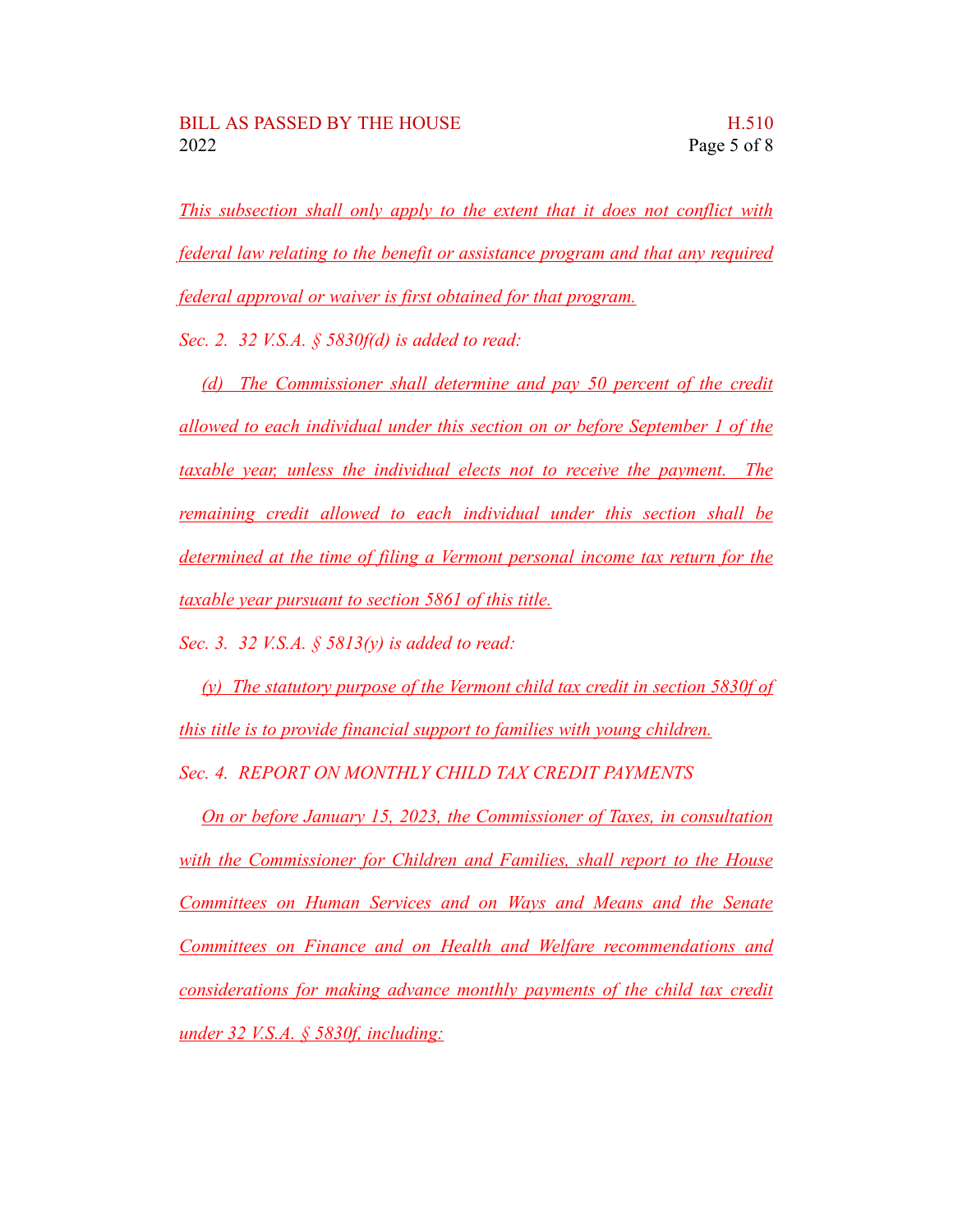*(1) options for administering advance monthly payments during the taxable year;*

*(2) structuring the advance monthly payments or requesting preliminary approvals or waivers from federal benefit and assistance programs in a manner that will exclude the advance monthly payments from income, assets, or resources used in making benefit and assistance determinations; and*

*(3) any proposed legislative action.*

*\* \* \* Social Security Income Exclusion \* \* \**

*Sec. 5. 32 V.S.A. § 5830e is amended to read:*

*§ 5830e. SOCIAL SECURITY INCOME*

*The portion of federally taxable Social Security benefits excluded from taxable income under subdivision 5811(21)(B)(iv) of this chapter shall be as follows:*

*(1) For taxpayers whose filing status is single, married filing separately, head of household, or qualifying widow or widower surviving spouse:*

*(A) If the federal adjusted gross income of the taxpayer is less than or equal to \$45,000.00 \$50,000.00, all federally taxable benefits received under the federal Social Security Act shall be excluded.*

*(B) If the federal adjusted gross income of the taxpayer is greater than \$45,000.00 \$50,000.00 but less than \$55,000.00 \$60,000.00, the percentage of federally taxable benefits received under the Social Security Act*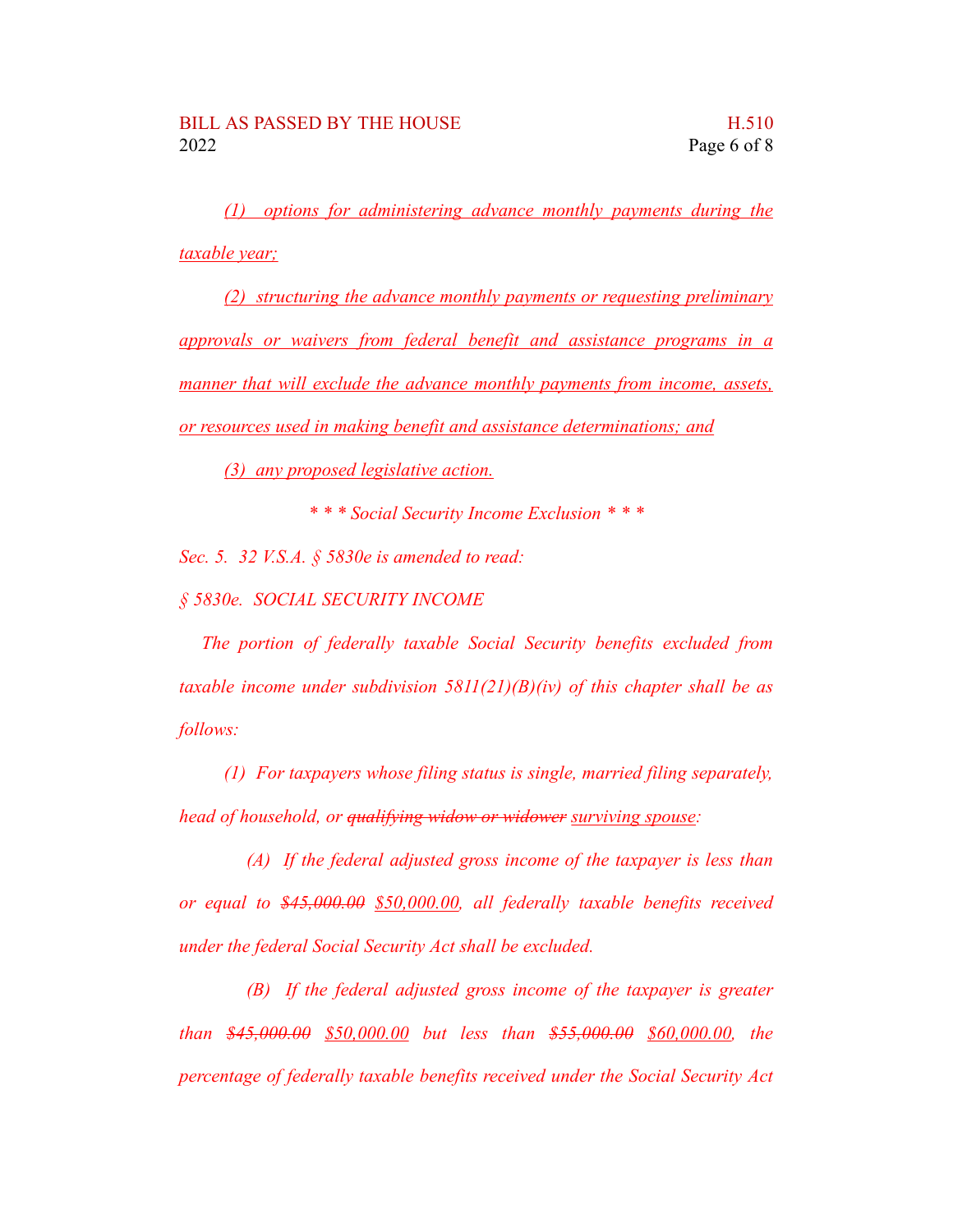*to be excluded shall be proportional to the amount of the taxpayer's federal adjusted gross income over \$45,000.00 \$50,000.00, determined by:*

*(i) subtracting the federal adjusted gross income of the taxpayer from \$55,000.00 \$60,000.00;*

*(ii) dividing the value under subdivision (i) of this subdivision (B) by \$10,000.00; and*

*(iii) multiplying the value under subdivision (ii) of this subdivision (B) by the federally taxable benefits received under the Social Security Act.*

*(C) If the federal adjusted gross income of the taxpayer is equal to or greater than \$55,000.00 \$60,000.00, no amount of the federally taxable benefits received under the Social Security Act shall be excluded under this section.*

*(2) For taxpayers whose filing status is married filing jointly:*

*(A) If the federal adjusted gross income of the taxpayer is less than or equal to \$60,000.00 \$65,000.00, all federally taxable benefits received under the Social Security Act shall be excluded.*

*(B) If the federal adjusted gross income of the taxpayer is greater than \$60,000.00 \$65,000.00 but less than \$70,000.00 \$75,000.00, the percentage of federally taxable benefits received under the Social Security Act to be excluded shall be proportional to the amount of the taxpayer's federal adjusted gross income over \$60,000.00 \$65,000.00, determined by:*